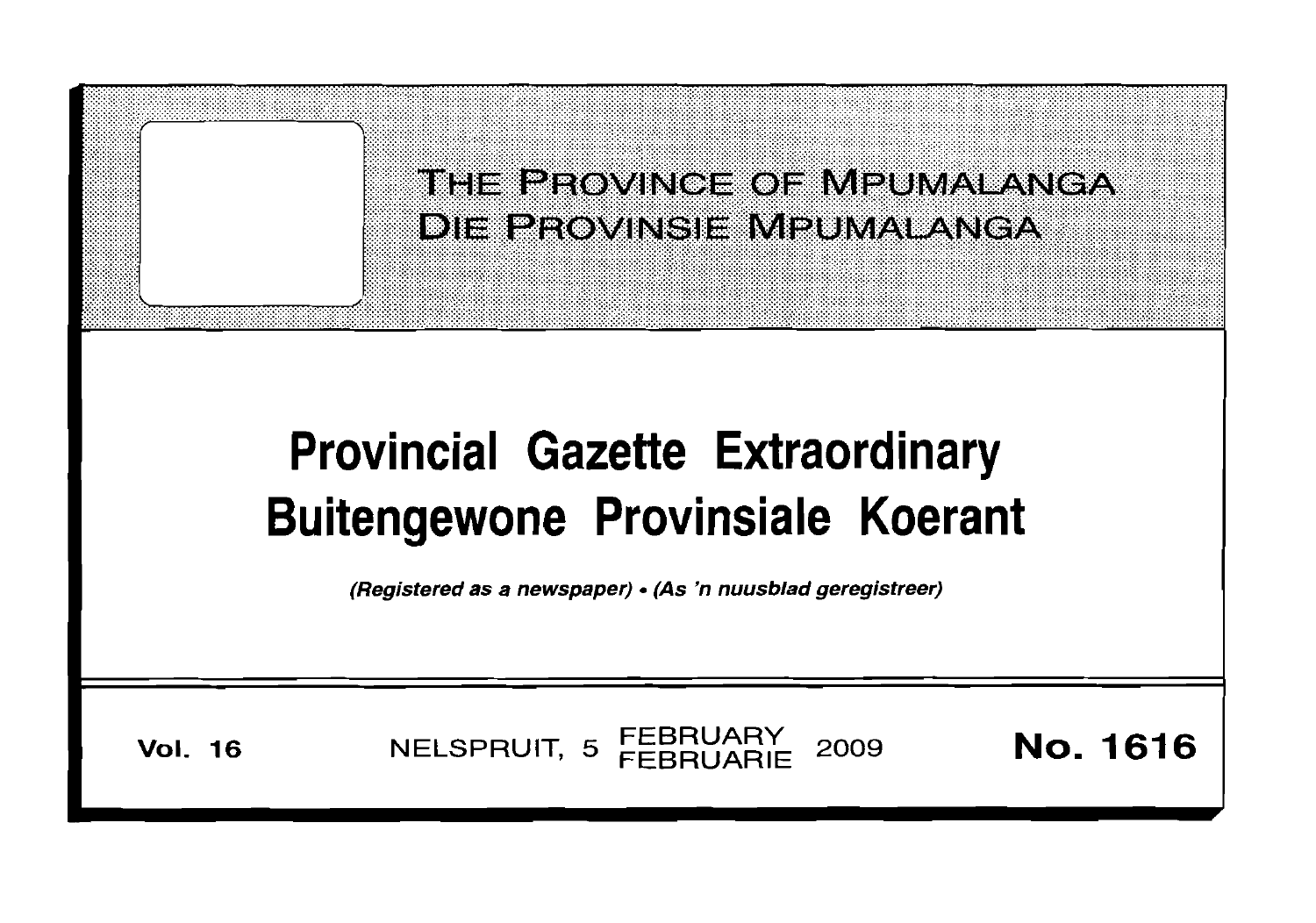|     | <b>CONTENTS • INHOUD</b> |             |                |
|-----|--------------------------|-------------|----------------|
| No. |                          | Page<br>No. | Gazette<br>No. |
|     | <b>GENERAL NOTICE</b>    |             |                |
| 29  |                          | - 3         | 1616           |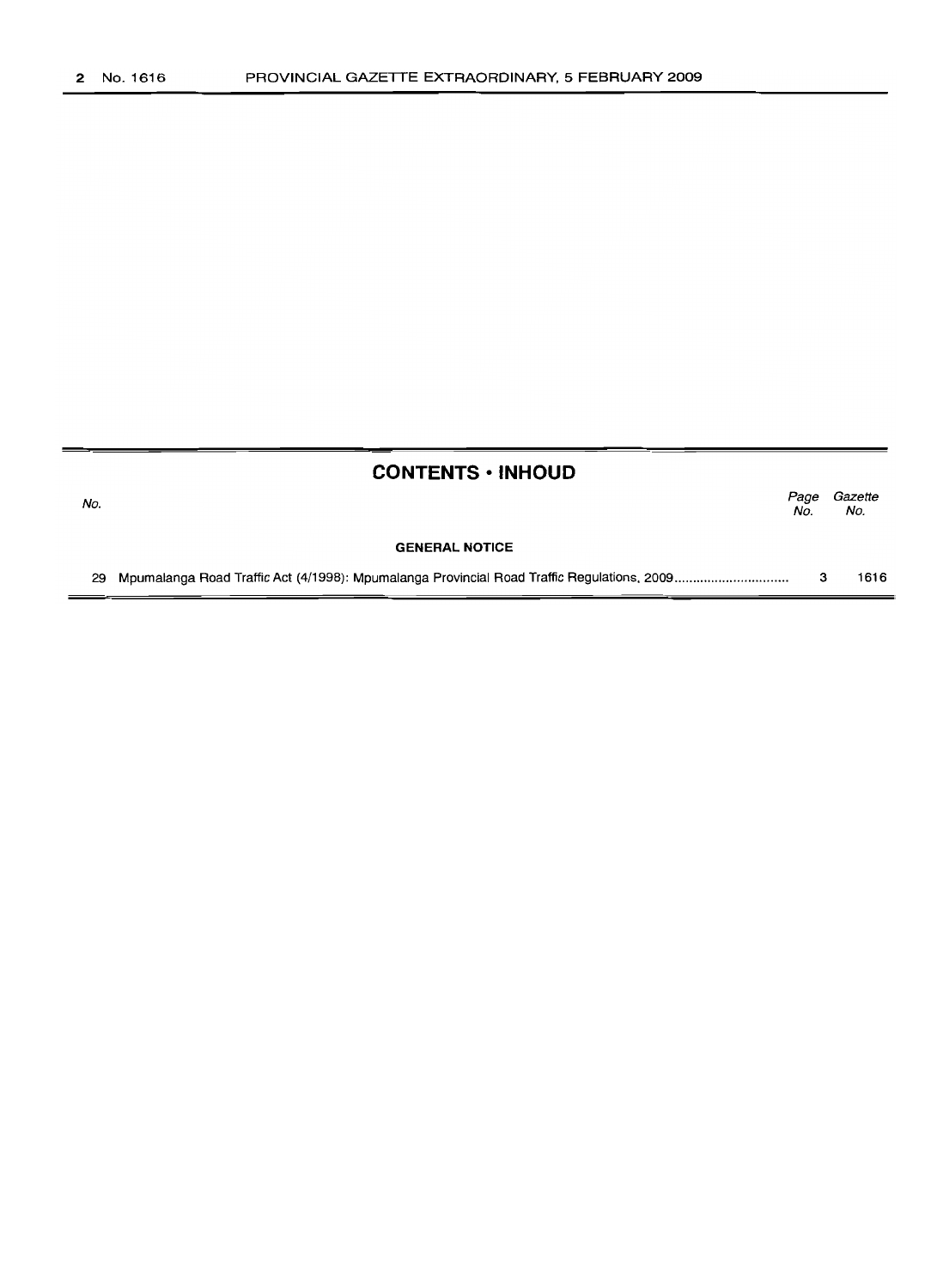# GENERAL NOTICE

#### NOTICE 29 OF 2009

( )

( )

## DEPARTMENT OF ROADS AND TRANSPORT

#### MPUMALANGA ROAD TRAFFIC ACT, 1998 (ACT NO.4 OF 1998)

## MPUMALANGA PROVINCIAL ROAD TRAFFIC REGULATIONS, 2009

I, Mphikwa Jackson Mthembu, Member of the Executive Council responsible for Roads and Transport hereby, in terms of section 25 of the Mpumalanga Road Traffic Act, 1998 (Act NO.4 of 1998), make the Regulations in the Schedule.

#### **SCHEDULE**

#### **Definitions**

1. In these Regulations, unless the context indicates otherwise-

"the Act" means the Road Traffic Act, 1989 (Act No. 29 of 1989);

"the National Act" means the National Road Traffic Act, 1996 (Act No. 93 of 1996);

" the national regulations" means regulations enacted under the National Act; and

" the Road Traffic Act" means the Mpumalanga Road Traffic Act, 1998 (Act NO.4 of 1998) .

#### Fees charged

2. (1) The fees charged in terms of the National Act and the Road Traffic Act, other than the fees referred to in subrequlation (2), shall be as indicated in Schedules 1 and 2 hereto.

(2) The fees charged in terms of section 81 of the National Act for a permit for abnormal vehicles and the transportation of abnormal loads shall be as indicated in Schedule 3 hereto.

#### Apportionment of fees

- 3. (1) For the purpose of this Regulation, the expression-
	- (a) "appropriate registering authority" means an appropriate registering authority as defined in the national regulations;
	- (b) "centre" means a driving licence testing centre referred to in the national requlations: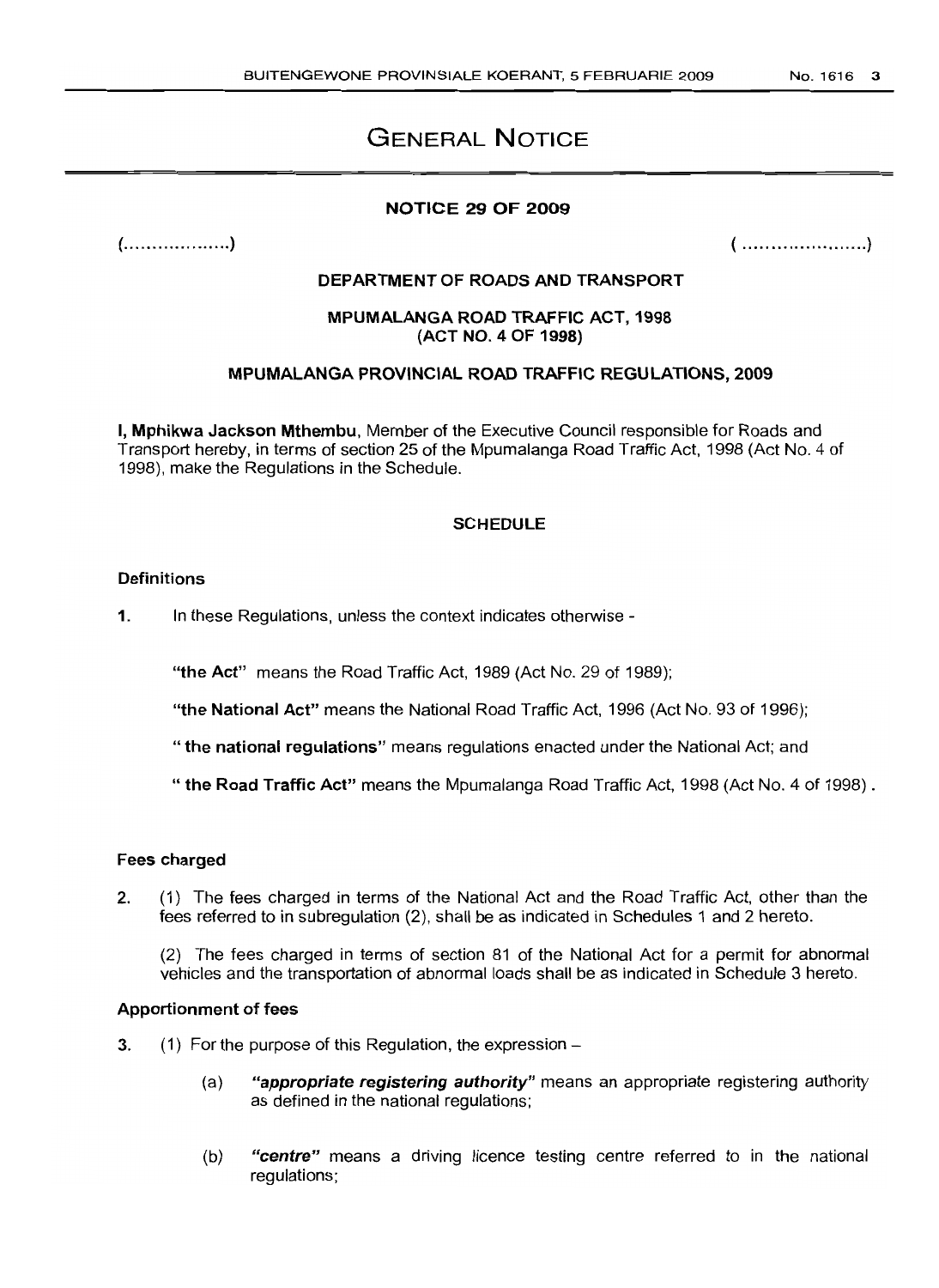- (c) "Department" means Department of Roads and Transport: Mpuma/anga Province;
- (d) "Head of Department" means the Head of Department of the Department of Roads and Transport: Mpumalanga Province:
- (e) "municipality" means a municipality referred to in section 155 of the Constitution of the Republic of South Africa, 1996 (Act No. 108 of 1996); and
- (f) " Road Traffic Acts" means the National Road Traffic Act, 1996 (Act No. 93 of 1996) and the Mpumalanga Road Traffic Act, 1998 (Act No.4 of 1998) .
- (2) A registering authority collecting fees in terms of the provisions of the Road Traffic Acts
	- (a) must pay the said fees into the Paymaster General Account and be credited to the Provincial Revenue Fund not later than the 21<sup>st</sup> day of the month following the month in which such fees were collected irrespective of whether that day is a Saturday, Sunday or public holiday; and
	- (b) if such fees are not paid within the period referred to in subregulation  $2(a)$ , such fees will be subject to interest charged at the rate determined by the Minister of Finance in terms of section 80 of the Public Finance Management Act, 1999 (Act No. 1 of 1999), calculated from the first day of the month in which the fees are payable up to and including the day preceding the actual payment. Such interest must be recovered from the municipality concerned.

(3) A registering authority must compile a reconciliation of the fees collected per calendar month in the form as determined by the Head of Department and forward such reconsiliation to the Department not later than the seventh  $(7<sup>th</sup>)$  day of the month following every month in which fees were collected.

- (4) (a) A registering authority must receive a refund of 100% on fees collected under items 1,2,3,6,7,8(a), 10,12,13,16,17,18,19,21,22,26,27,28,35,36,37,40 and 41 of Schedule 1 and item 5 of Schedule 2 to these Regulations;
	- (b) A registering authority must receive a refund of R77.00 on fees collected under items 4 and 8(b) of Schedule 1 to these Regulations;
	- (c) R46.50 of the fee provided for in items 4 and 8(b) of Schedule 1 to these Regulations and collected by a registering authority must be paid by the Province to the Card Production Facility referred to in regulation 100 of the National Regulations; and
	- (d) The municipality which is the appropriate registering authority must be refunded at a rate of 15% of the fee provided for in item 26 of Schedule 1 to these Regulations.

(5) The fees provided for in items 1, 2 and 3 of Schedule 2 to these regulations, and which are collected by an appropriate registering authority must be refunded to the municipality which is such appropriate registering authority, at a rate of -

- (a) 20% of such fees while the appropriate registering authority is registered as a grade A or B centre and a grade A or B testing station;
- (b) 18% of such fees while the appropriate registering authority is registered as a grade A or B centre or a grade A or B testing station;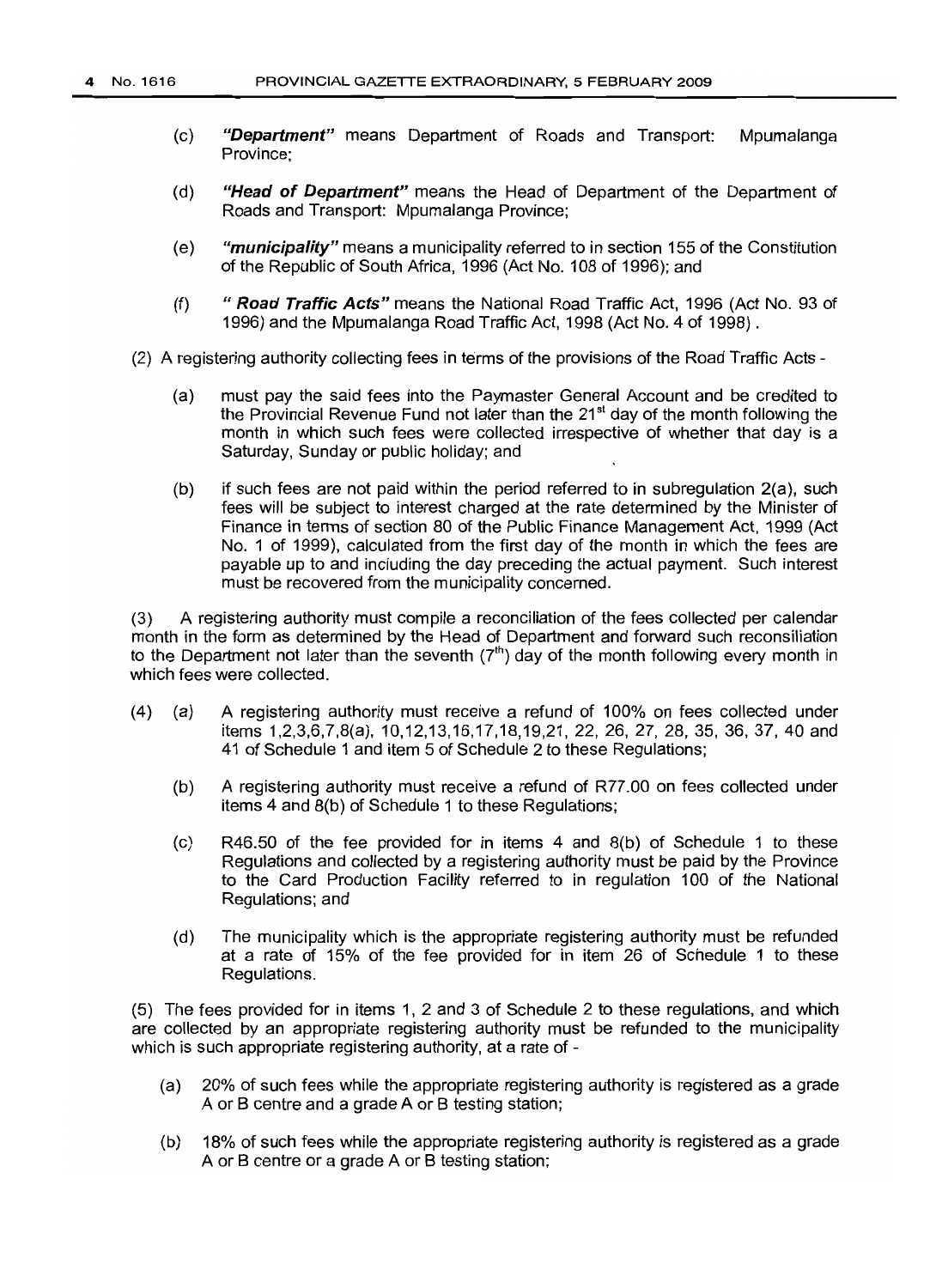- (c) 17% of such fees while the appropriate registering authority is registered as a centre or testing station regardless of the grade thereof, other than those referred to in regulation 3(5) (a) or (b); or
- (d) 16% of such fees while the appropriate registering authority is not registered as a centre and a testing station.

(6) The fees provided for in item 4 of Schedule 2 to these Regulations and which are collected by an appropriate registering authority, must be refunded to the municipality which is such appropriate registering authority at a rate of -

- (a) 80% of such fees while the appropriate registering authority is registered as a grade A or B centre and a grade A or B testing station;
- (b) 70% of such fees while the appropriate registering authority is registered as a grade A or B centre or a grade A or B testing station;
- (c) 65% of such fees while the appropriate registering authority is registered as any grade centre or testing station other than those referred to in Regulation 3(6) (a) or (b); or
- (d) 60 % of such fees while the appropriate registering authority is not registered as a centre and testing station.

(7) For the purpose of subregulations (5) and (6) the registration of a centre or testing station, must be deemed -

- (a) effective from the first day of the month following the date of registration of such centre or testing station; and
- (b) terminated from the first day of the month following the date of suspension or cancellation of the registration of such centre or testing station.
- (8) (a) Notwithstanding the provisions of sub regulations (2) to (7), a municipality is not entitled to any part of the fees and penalties which were charged in terms of the Road Traffic Acts which the MEC has authorized a refund to a person of any such fees and penalties; and
	- (b) that portion of the fees paid or refunded in terms of sub regulation  $(8)(a)$ , which is included in the apportionment envisaqed in this Regulation, must be recovered from the municipality.

#### **Repeal**

4. The Regulations published by Notice NO.1364 of 18 August 2006, as amended, is hereby repealed.

#### **Short title and commencement**

5. These Regulations are called the Mpumalanga Road Traffic Regulations, 2008 and shall come into operation on **01 April 2009.**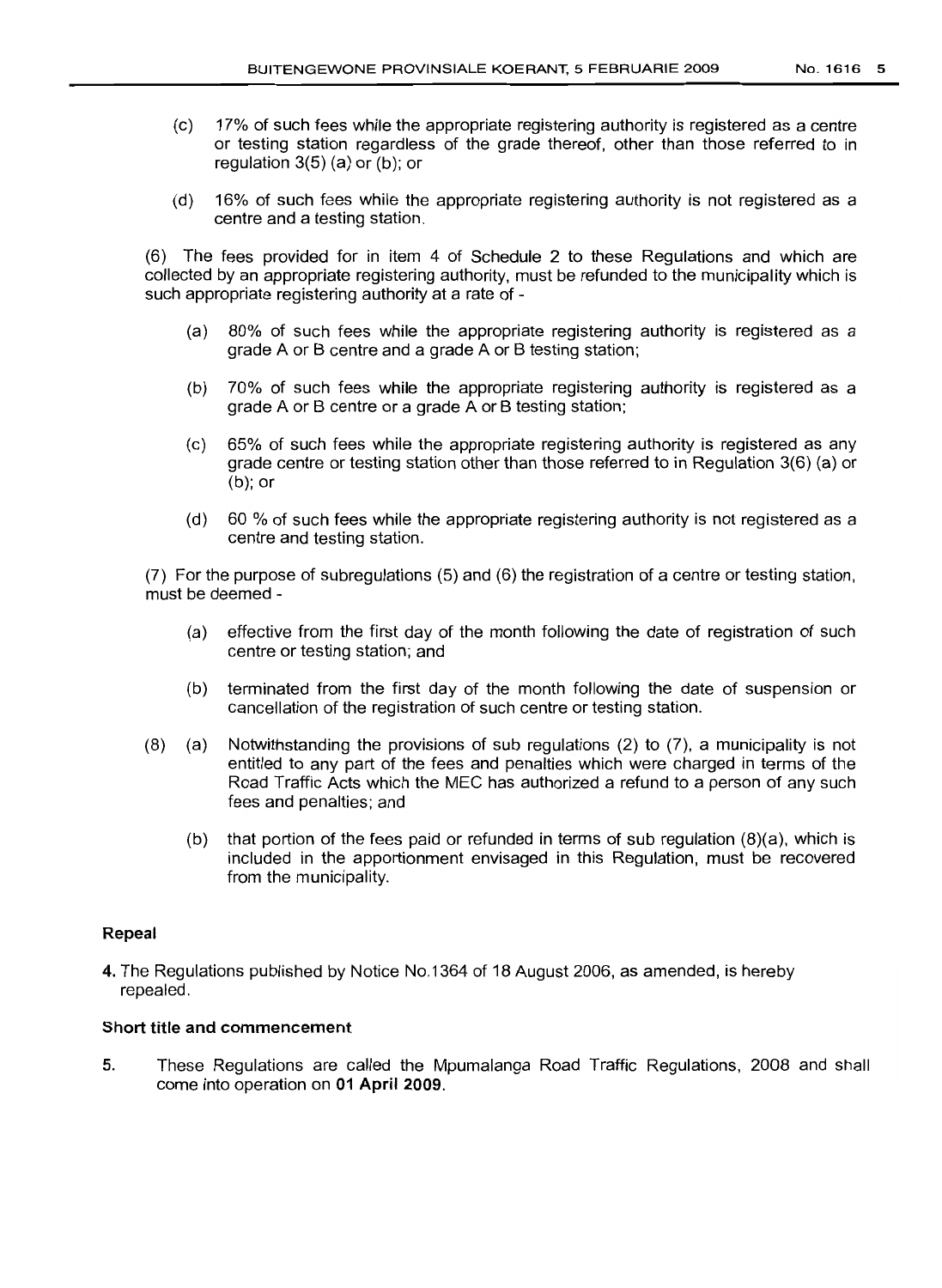## SCHEDULE 1

| <b>ITEM</b>       | <b>DESCRIPTION</b>                                                                                                                                 | FEE                                                 | <b>SECTION</b><br><b>ACT</b><br>OR <br>OF<br><b>REGULATION</b><br><b>ARTIKEL VAN WET</b><br>OF REGULASIE |
|-------------------|----------------------------------------------------------------------------------------------------------------------------------------------------|-----------------------------------------------------|----------------------------------------------------------------------------------------------------------|
| $\mathbf{1}$ .    | Application for a learner's licence (including test)                                                                                               | R120.00                                             | 103(N Reg)                                                                                               |
| $\overline{2}$ .  | Issue of a learner's licence                                                                                                                       | R35.00                                              | 105 (N Reg)                                                                                              |
| $\overline{3}$ .  | Application for a driving licence (including test) in the<br>case of                                                                               |                                                     | 106 (N Reg)                                                                                              |
|                   | (a) a motor cycle;<br>(b) a light motor vehicle; and<br>(c) a heavy motor vehicle                                                                  | R125.00<br>R145.00<br>R175.00                       |                                                                                                          |
| 4.                | Issue of a driving licence (Including manufacturing fee for R135.00<br>licence card)                                                               |                                                     | 108 (N Reg)                                                                                              |
| 5.                | Application for registration of a driving licence testing R10500.00<br>centre                                                                      |                                                     | 8A (N Act)                                                                                               |
|                   | Administration fee                                                                                                                                 | 232.00                                              |                                                                                                          |
| ∥6.               | <b>Issue of TDL</b>                                                                                                                                | R55.00                                              | 100 (N Reg)                                                                                              |
| 7.                | <b>Application for form POD</b>                                                                                                                    | R55.00                                              | 112(N Reg)                                                                                               |
| 8.                | (a) Application for a professional driving permit<br>(b) Issue of a professional driving permit ( Including<br>manufacturing fee for licence card) | R60.00<br>R137.00                                   | 118 (N Reg)<br>119 (N Reg)                                                                               |
| 9.                | Application for registration of a testing station<br><b>Administration fee</b>                                                                     | R10500.00<br>R232-00                                | 38 (N Act)                                                                                               |
| 10.               | Application for certification of roadworthiness (including<br>test) at a registering authority in respect of -                                     |                                                     | 139 (N Reg)                                                                                              |
|                   | $(a)$ Bus<br>(b) Goods vehicle<br>(c) Motor cycles<br>(d) Other                                                                                    | R <sub>125.00</sub><br>R115.00<br>R55.00<br>R105.00 |                                                                                                          |
| 11.               | Application for certification of roadworthiness (including<br>test) at a testing station which is not a registering<br>authority                   |                                                     | 139 (N Reg)                                                                                              |
|                   | Bus<br>a)<br>b) Goods vehicle<br>Motor cycles<br>C)<br>Other<br>d)                                                                                 | R 125.00<br>R 115.00<br>R 55.00<br>R 105.00         |                                                                                                          |
| 12.               | Issue of form CRW by a registering authority                                                                                                       | R45.00                                              | 141 (N Reg)                                                                                              |
| $\overline{13}$ . | Issue of form CRW for a motor vehicle not registered in R 105.00<br>the Republic                                                                   |                                                     | 138 (N Reg)                                                                                              |
| 14.               | Issue of form CRW by a testing station which is not a<br>registering authority                                                                     |                                                     | 138 (N Reg)                                                                                              |
|                   | Bus<br>a)<br>b) Goods vehicle<br><b>Motor cycles</b><br>C)<br>other<br>d)                                                                          | R 125.00<br>R 115.00<br>R 55.00<br>R 105.00         |                                                                                                          |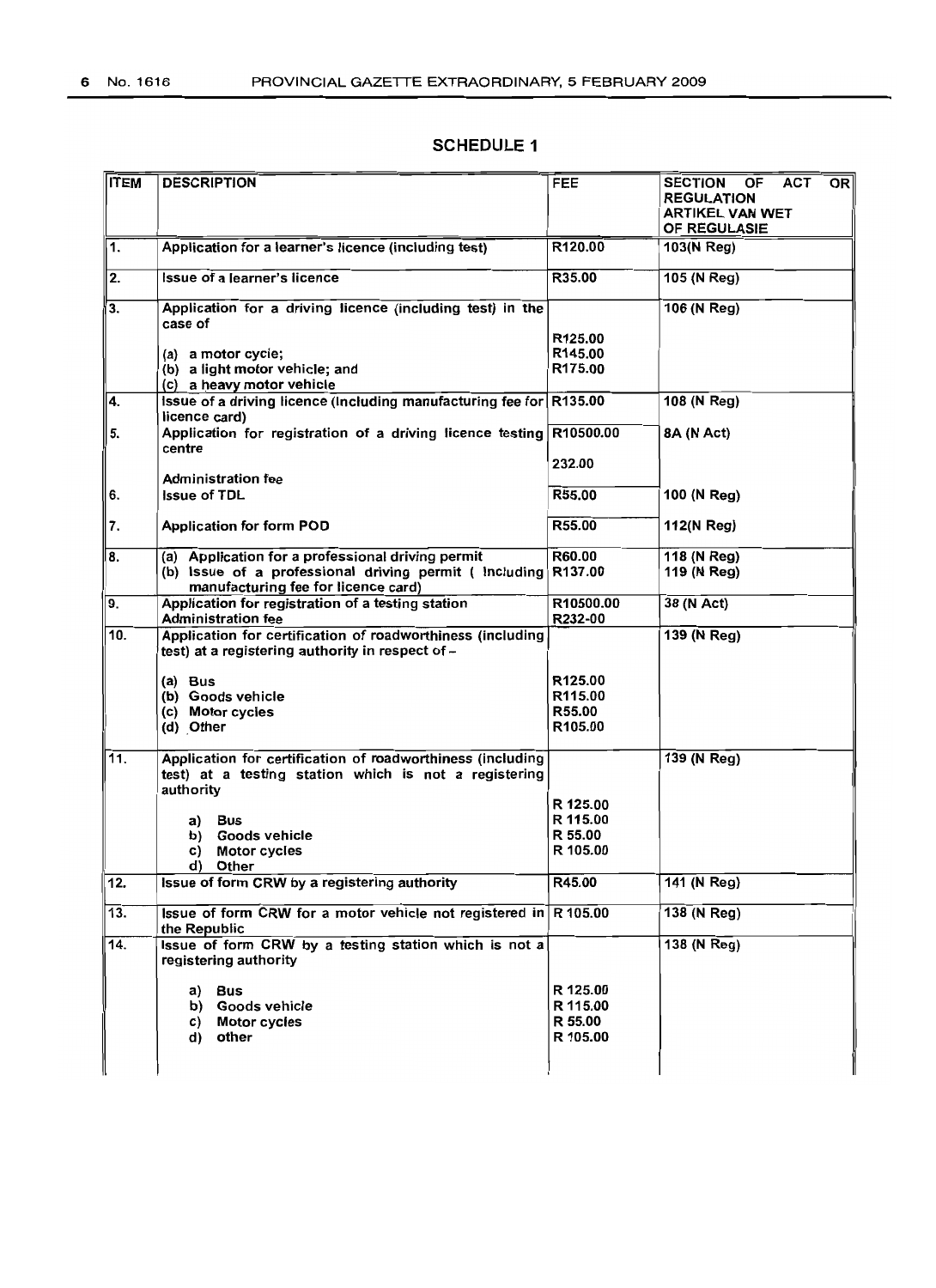|  | No. 1616 |  |
|--|----------|--|
|--|----------|--|

| 15.    | Issue of form CRW by a testing station which is not a<br>registering authority                                                          |                                             | 141 (N Reg)               |
|--------|-----------------------------------------------------------------------------------------------------------------------------------------|---------------------------------------------|---------------------------|
|        | a) Bus<br>b) Goods vehicle<br>c) Motor cycle<br>d) Other                                                                                | R 125.00<br>R 115.00<br>R 55.00<br>R 105.00 |                           |
|        |                                                                                                                                         |                                             |                           |
| 16.    | Identification of an operator                                                                                                           | R55.00                                      | 46 (N Act)                |
| 17.    | Application for a new operator card due to a change of R55.00<br>particulars                                                            |                                             | 270 (N Reg)               |
| 18.    | Application for duplicate permanent operator card                                                                                       | R <sub>155.00</sub>                         | 46 (N Act)<br>268 (N Reg) |
| 19.    | Cost of confirming information -                                                                                                        |                                             | 78(3) (N Act)             |
|        | (a) Nominal fee per item<br>(b) Search fee, when necessary                                                                              | R 55.00<br>R 55.00                          |                           |
| 20.    | <b>Furnish of information by Province</b>                                                                                               | R125.00                                     | 78(4) (N Act)             |
| 21.    | Application for exemption from parking provisions                                                                                       | R65.00                                      | 80 (N Act)                |
| 22.    | Issue of a duplicate document or token                                                                                                  | R525.00                                     | 109 (N Reg)               |
| 23.    | Cost in relation to a sport event on a public road                                                                                      | R2000.00                                    | 317 (N Reg)               |
| 24.    | Registration of a prescribed personalized registration R800.00<br>number.                                                               |                                             | 29 (N Reg)                |
| 25.    | Registration of a personalized number.                                                                                                  | R2500.00                                    | 28 (N Reg)                |
| 26.(a) | Transfer of a personalized number between motor R 150.00<br>vehicles of the same owner.                                                 |                                             | 29 (N Reg)                |
| (b)    | Transfer of a personalized number to a business                                                                                         | R400-00                                     | 29 (N Reg)                |
| 27.    | Allocation of a prescribed personalized registration R150.00<br>number.                                                                 |                                             | 28 (N Reg)                |
| 28.    | Allocation of a personalized number to a motor vehicle.                                                                                 | R150.00                                     | 28 (N Reg)                |
| 29.    | of<br>Replacement<br>damaged<br>personalized R17000<br>lost<br>or<br>registration number plate.                                         |                                             | 28 (N Reg)                |
| 30.    | Replacement of damaged or lost personalized number R50.00<br>sticker.                                                                   |                                             | 28 (N Reg)                |
| 31.    | Application for registration as manufacturer, importer or R 3000.00<br>builder.                                                         |                                             | 5 (N Act)                 |
| 32.    | <b>Administration fee</b><br>Application<br>registration<br>number<br>for<br>as                                                         | R 300.00<br>plate R 3000.00                 | 5 (N Act)                 |
|        | manufacturer.<br><b>Administration fee</b>                                                                                              | R300.00                                     |                           |
| 33.    | Application for exemption from provisions of Act other R 155.00                                                                         |                                             | 81 (N Act)                |
| 34.    | than for abnormal loads.<br>Application to fit rear number plate with 60 mm                                                             | R200.00                                     | 35(4)(N Reg)              |
| 35.    | characters.<br><b>Accident Information Data</b>                                                                                         | R125.00                                     |                           |
| 36.    | Levy for failure to honour cheque                                                                                                       | R315.00                                     | 61 (N Reg)                |
| 37.    | Application to change licence number allocated to a<br>motor vehicle on grounds of determined reasons                                   | R125.00                                     | 29 (N Act)                |
| 38.    | Issue of engine or chassis number                                                                                                       | R315.00                                     | 56(4) (N Reg)             |
| 39.    | Application for registration as inspector of licences,<br>examiners of vehicles, examiner for driver's licences and<br>traffic officers | R150.00                                     | 4(2) (Act 29/89)          |
| 40.    | Application and examination for an instructor certificate                                                                               | R525.00                                     | 250(2) (Act 29/89)        |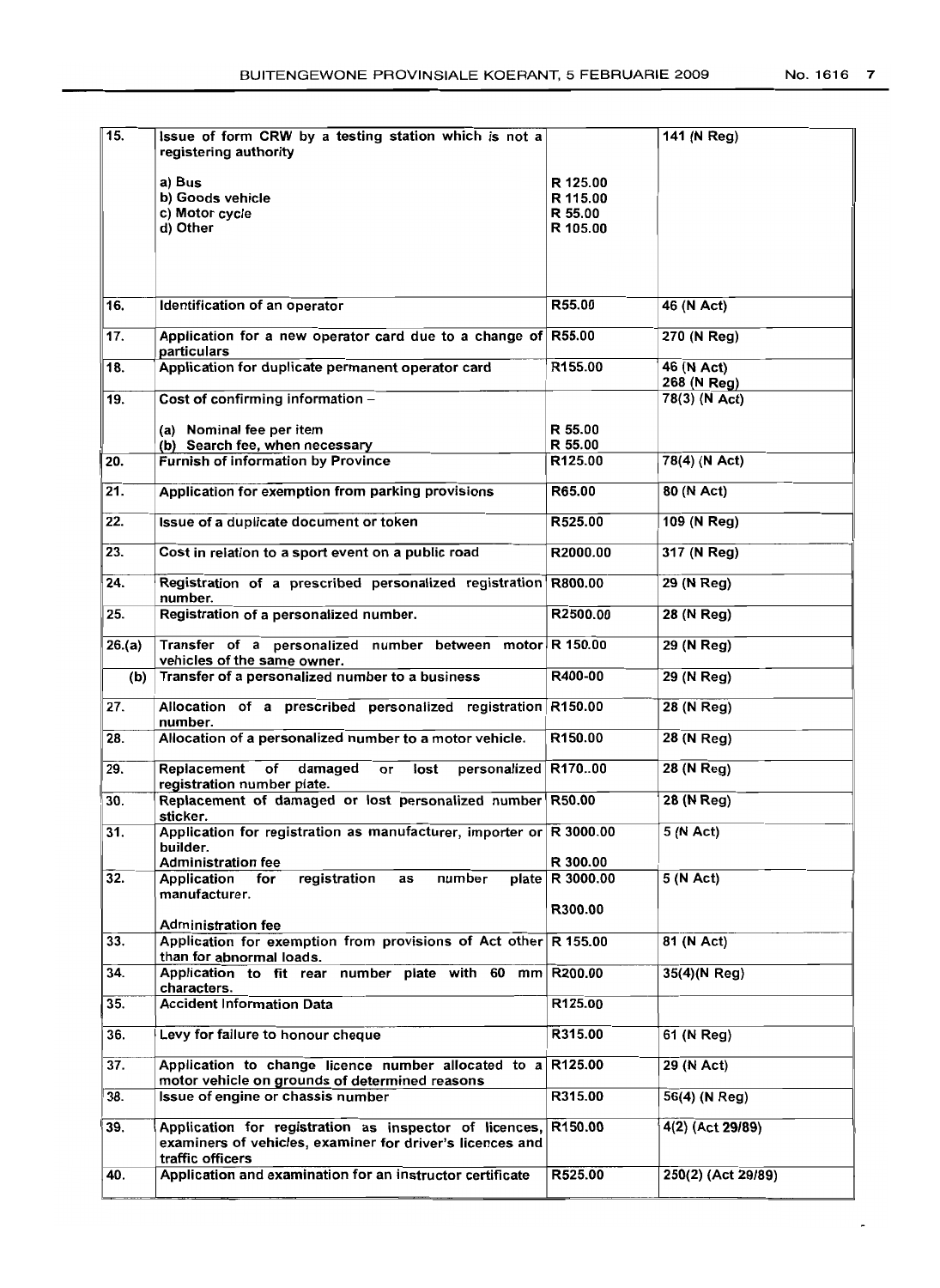| 141. | Issue of an instructor certificate | R <sub>105.00</sub> |                        |
|------|------------------------------------|---------------------|------------------------|
|      |                                    |                     | 250(10)(c) (Act 29/89) |
|      |                                    |                     |                        |
|      |                                    |                     |                        |

#### Explanatory key

- (N Reg) National Regulations issued in terms of the National Road Traffic Act, 1996 (Act No. 93 of 1996)  $\bullet$
- $\bullet$ (P Act) - Mpumalanga Provincial Road Traffic Act, 1998 (Act NO.4 of 1998)
- $\bullet$ (N Act) - National Road Traffic Act, 1996 (Act No. 93 of 1996)
- $\bullet$ (Act 29/89)- Road Traffic Act, 1989 (Act no.29 of 1989)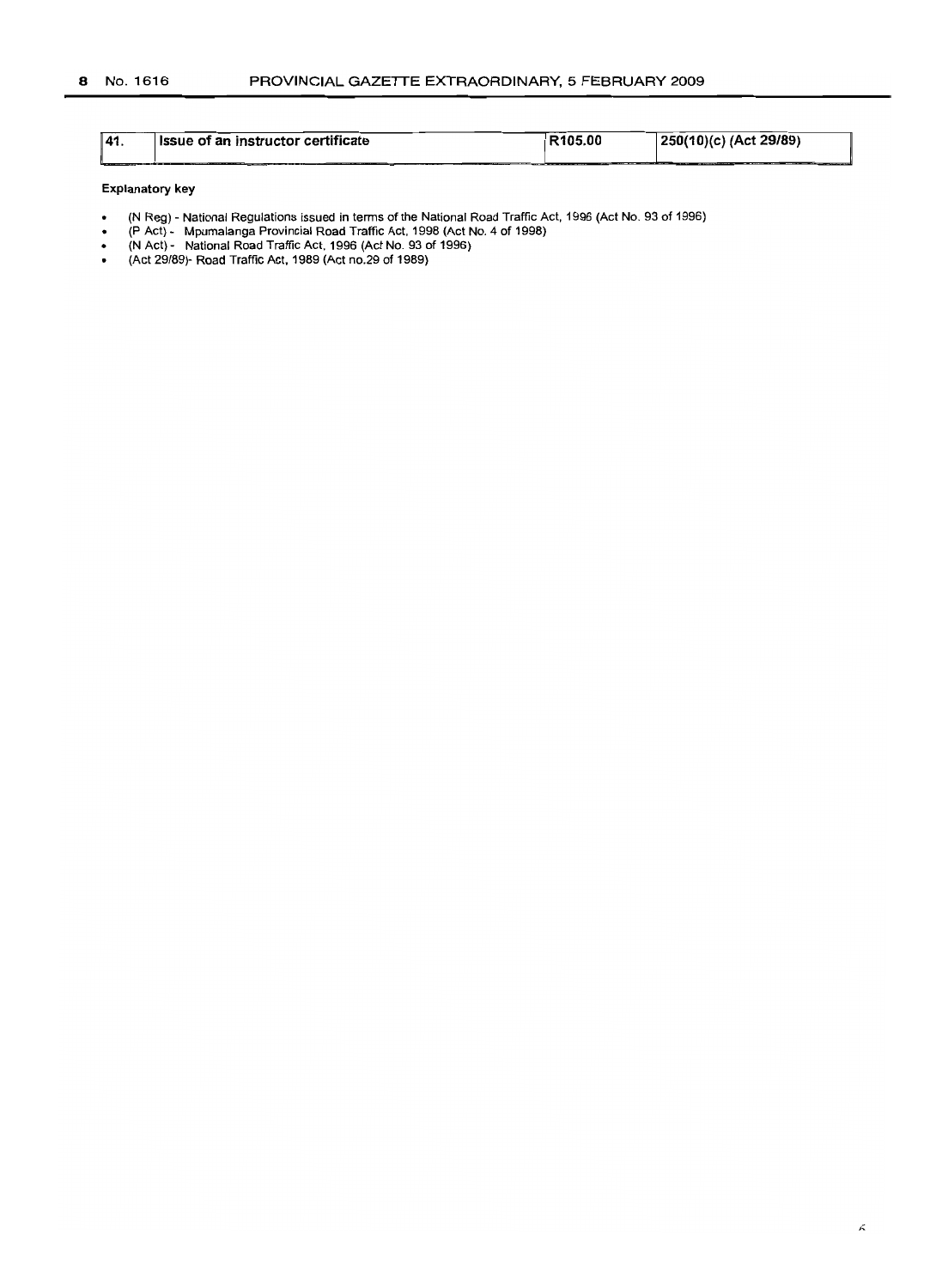## **SCHEDULE 2**

| Motor vehicle registration fee |                                   | $(N$ Reg $8)$ | R64.00                                                                                                                               |
|--------------------------------|-----------------------------------|---------------|--------------------------------------------------------------------------------------------------------------------------------------|
| 2. MOTOR VEHICLE LICENCE FEES  |                                   |               |                                                                                                                                      |
| 2.1                            |                                   |               | Motor cycle, motor tricycle and motor quadrucycle, other than a motor vehicle referred to in item 3 of this Schedule                 |
|                                |                                   | (N Reg 24)    | R63.00                                                                                                                               |
| 2.2                            |                                   |               | A motor vehicle, other than a motor vehicle referred to in items 2.1, 2.4, 2.5, 2.6, 2.7, 2.8, 2.9, 2.10 or 3 of this Schedule, with |
| a tare of -                    |                                   |               |                                                                                                                                      |
|                                |                                   |               | Rand                                                                                                                                 |
| Kilograms                      |                                   |               |                                                                                                                                      |
| 0                              | 250                               |               | 108.00                                                                                                                               |
| 251                            | 500                               |               | 120,00                                                                                                                               |
| 501                            | 750                               |               | 132.00                                                                                                                               |
| 751                            | 1000                              |               | 156.00                                                                                                                               |
| 1001                           | 1250                              |               | 180.00                                                                                                                               |
| 1251                           | 1500                              |               | 228.00                                                                                                                               |
| 1501                           | 1750                              |               | 288.00                                                                                                                               |
| 1751                           | 2000<br>$\blacksquare$            |               | 324.00                                                                                                                               |
| 2001                           | 2250                              |               | 396.00                                                                                                                               |
| 2251                           | 2500                              |               | 480.00                                                                                                                               |
| 2501                           | 2750<br>$\ddot{\phantom{0}}$      |               | 552.00                                                                                                                               |
| 2751                           | 3000                              |               | 636.00                                                                                                                               |
| 3001                           | 3250                              |               | 708.00                                                                                                                               |
| 3251                           | 3500                              |               | 804.00                                                                                                                               |
| 3501                           | 3750                              |               | 924.00                                                                                                                               |
| 3751                           | 4000<br>$\tilde{\phantom{a}}$     |               | 1020.00                                                                                                                              |
| 4001                           | 4250                              |               | 1116.00                                                                                                                              |
| 4251                           | 4500                              |               | 1212.00                                                                                                                              |
| 4501                           | 4750                              |               | 1332.00                                                                                                                              |
| 4751                           | 5000                              |               | 1428.00                                                                                                                              |
| 5001                           | 5250                              |               | 2148.00                                                                                                                              |
| 5251                           | 5500<br>٠                         |               | 2400.00                                                                                                                              |
| 5501                           | 5750<br>٠                         |               | 2508.00                                                                                                                              |
| 5751                           | 6000<br>$\overline{\phantom{a}}$  |               | 2856.00                                                                                                                              |
| 6001                           | 6250                              |               | 3084.00                                                                                                                              |
| 6251                           | 6500                              |               | 3348.00                                                                                                                              |
| 6501                           | 6750                              |               | 3588.00                                                                                                                              |
| 6751                           | 7000                              |               | 3972.00                                                                                                                              |
| 7001                           | 7250                              |               | 4104.00                                                                                                                              |
| 7251                           | 7500                              |               | 4356.00                                                                                                                              |
| 7501                           | 8000                              |               | 4776.00                                                                                                                              |
| 8001                           | 8500                              |               | 5388.00                                                                                                                              |
| 8501                           | 9000                              |               | 5988.00                                                                                                                              |
| 9001                           | 9500<br>$\tilde{\phantom{a}}$     |               | 6576.00                                                                                                                              |
| 9501                           | 10000<br>$\overline{\phantom{a}}$ |               | 7212.00                                                                                                                              |
| 10001                          | 10500                             |               | 7980.00                                                                                                                              |
| 10501                          | 11000<br>٠                        |               | 8736.00                                                                                                                              |
| 11001                          | 11500<br>$\overline{a}$           |               | 9540.00                                                                                                                              |
| 11501                          | 12000                             |               | 10332.00                                                                                                                             |
|                                |                                   |               | For each additional 500                                                                                                              |
|                                |                                   |               | kilograms<br>or<br>part                                                                                                              |
|                                |                                   |               | thereof above 12 000                                                                                                                 |
|                                |                                   |               | kilogram: R888.00                                                                                                                    |

2.3 A trailer, other than a semi-trailer or a tractor referred to in item 2.10 or both the owner of which is a bona fide farmer and which are used only in connection with the owner's own farming activities, other than a motor vehicle referred to in item 2.9,2.10 or 3 of this Schedule, with a tare of any weight (in kilograms)

R4B.OO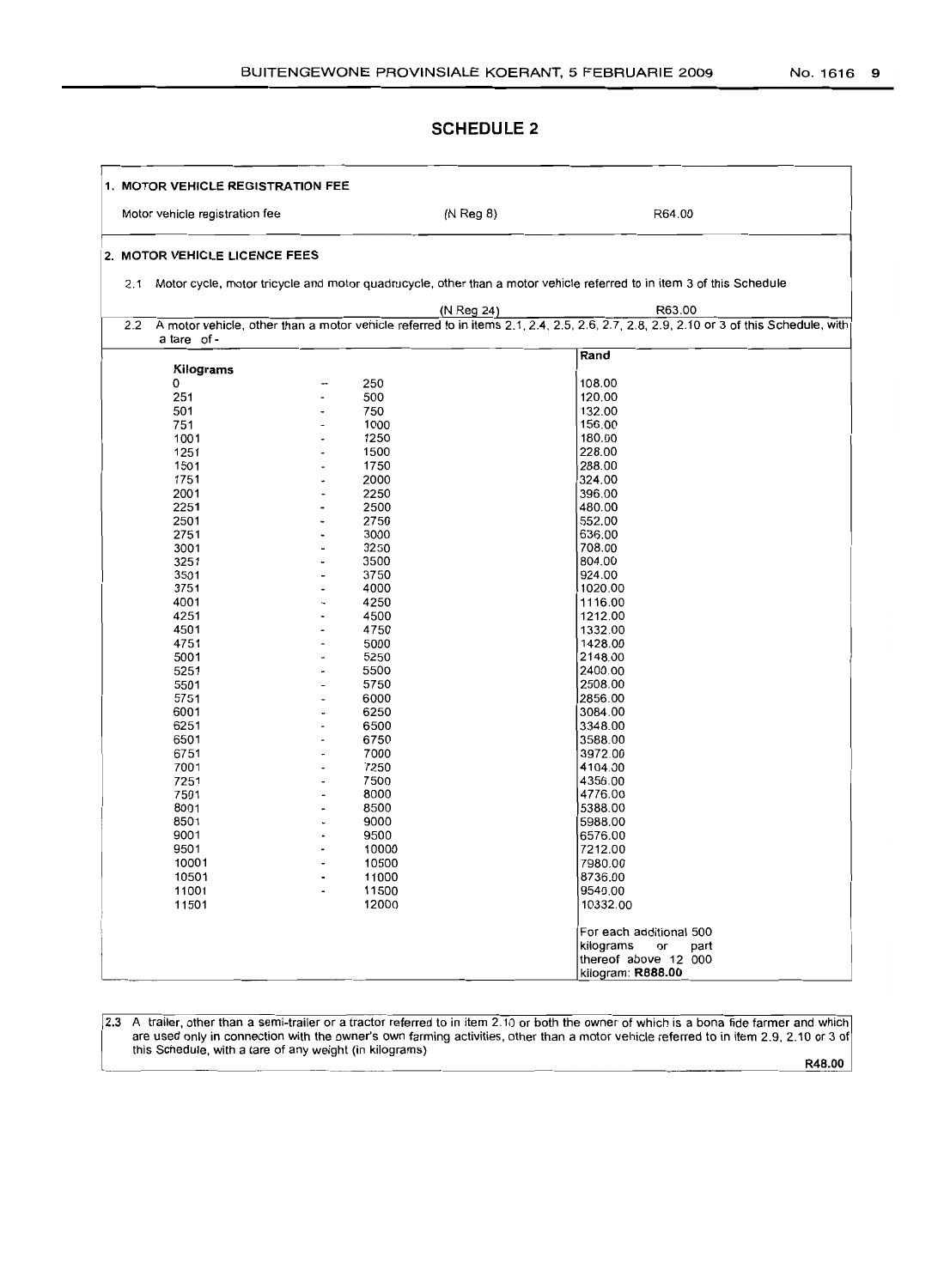$\bar{\mathcal{A}}$ 

| Kilograms |                                         | Rand                                                                                        |
|-----------|-----------------------------------------|---------------------------------------------------------------------------------------------|
| lo.       | 250<br>--                               | 456.00                                                                                      |
| 251       | 500                                     | 456.00                                                                                      |
| 501       | 750<br>$\overline{\phantom{0}}$         | 456.00                                                                                      |
| 751       | 1000<br>$\overline{a}$                  | 456.00                                                                                      |
| 1001      | 1250<br>$\overline{\phantom{a}}$        | 456.00                                                                                      |
| 1251      | 1500<br>$\overline{\phantom{a}}$        | 456.00                                                                                      |
| 1501      | 1750<br>$\overline{\phantom{a}}$        | 456.00                                                                                      |
| 1751      | 2000<br>à,                              | 456.00                                                                                      |
| 2001      | 2250<br>$\blacksquare$                  | 456.00                                                                                      |
| 2251      | 2500<br>$\overline{\phantom{0}}$        | 456.00                                                                                      |
| 2501      | 2750<br>$\overline{a}$                  | 456.00                                                                                      |
| 2751      | 3000<br>$\centering \label{eq:reduced}$ | 456.00                                                                                      |
| 3001      | 3250                                    | 456.00                                                                                      |
| 3251      | 3500<br>$\qquad \qquad \blacksquare$    | 456.00                                                                                      |
| 3501      | 3750<br>$\blacksquare$                  | 456.00                                                                                      |
| 3751      | 4000<br>-                               | 456.00                                                                                      |
| 4001      | 4250<br>$\overline{a}$                  | 456.00                                                                                      |
| 4251      | 4500<br>$\overline{\phantom{a}}$        | 456.00                                                                                      |
| 4501      | 4750<br>$\overline{\phantom{a}}$        |                                                                                             |
| 4751      | 5000<br>$\overline{\phantom{a}}$        | 456.00                                                                                      |
| 5001      | 5250                                    | 456.00                                                                                      |
| 5251      | 5500<br>$\overline{a}$                  | 4032.00                                                                                     |
| 5501      | 5750<br>$\qquad \qquad \blacksquare$    | 4032.00                                                                                     |
| 5751      | 6000<br>$\overline{\phantom{a}}$        | 4032.00                                                                                     |
| 6001      | 6250<br>$\tilde{\phantom{a}}$           | 4032.00                                                                                     |
| 6251      | 6500<br>$\qquad \qquad \blacksquare$    | 4032.00                                                                                     |
| 6501      | 6750<br>$\overline{\phantom{a}}$        | 4032.00                                                                                     |
| 6751      | 7000                                    | 4032.00                                                                                     |
| 7001      | 7250<br>$\overline{\phantom{a}}$        | 4032.00                                                                                     |
| 7251      | 7500<br>$\ddot{\phantom{0}}$            | 4032.00                                                                                     |
| 7501      | 8000<br>$\overline{\phantom{a}}$        | 4032.00                                                                                     |
| 8001      | 8500<br>$\tilde{\phantom{a}}$           | 4032.00                                                                                     |
| 8501      | 9000                                    | 4032.00                                                                                     |
|           | $\tilde{\phantom{a}}$                   | 4032.00                                                                                     |
| 9001      | 9500<br>۰                               | 4032.00                                                                                     |
| 9501      | 10000<br>$\overline{\phantom{0}}$       | 4032.00                                                                                     |
| 10001     | 10500                                   | 4032.00                                                                                     |
| 10501     | 11000<br>$\blacksquare$                 | 4032.00                                                                                     |
| 11001     | 11500<br>-                              | 4032.00                                                                                     |
| 11501     | 12000<br>$\ddot{\phantom{0}}$           | 4032.00                                                                                     |
|           |                                         | Plus R888.00 for each additional 500<br>kilograms or part thereof above 12000<br>kilograms. |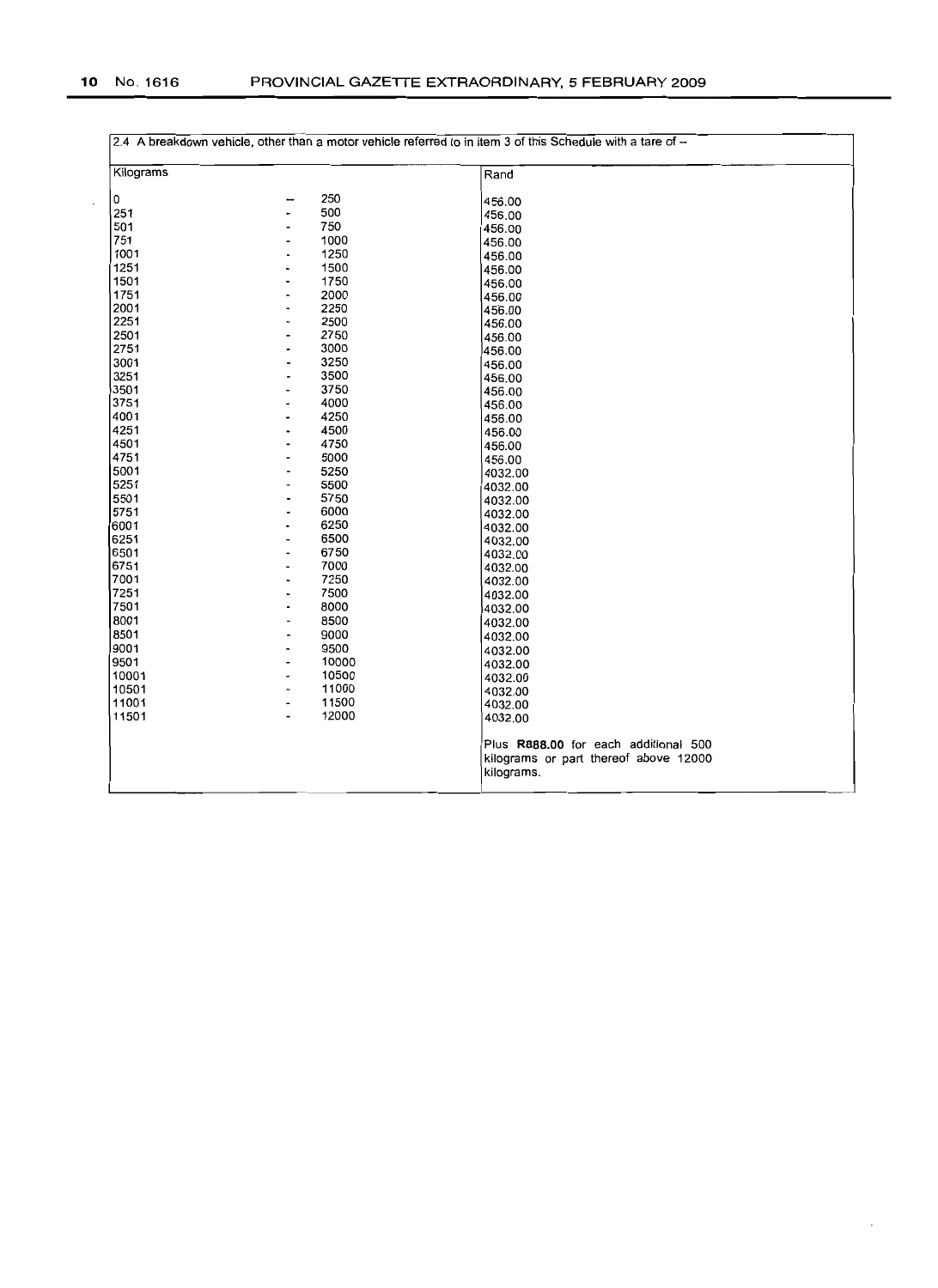| Kilograms |                              | Rand                                      |
|-----------|------------------------------|-------------------------------------------|
| 0         | 250                          | 108.00                                    |
| 251       | 500                          | 120.00                                    |
| 501       | 750<br>$\overline{a}$        | 132.00                                    |
| 751       | 1000                         | 156.00                                    |
| 1001      | 1250<br>$\overline{a}$       | 180.00                                    |
| 1251      | 1500<br>$\overline{a}$       | 228.00                                    |
| 1501      | 1750                         | 288.00                                    |
| 1751      | 2000<br>$\overline{a}$       | 324.00                                    |
| 2001      | 2250<br>٠                    | 396.00                                    |
| 2251      | 2500                         | 480.00                                    |
| 2501      | 2750                         | 552.00                                    |
| 2751      | 3000<br>$\overline{a}$       | 636.00                                    |
| 3001      | 3250<br>٠                    | 708.00                                    |
| 3251      | 3500                         | 804.00                                    |
| 3501      | 3750<br>L                    | 924.00                                    |
| 3751      | 4000<br>$\ddot{\phantom{0}}$ | 1020.00                                   |
| 4001      | 4250<br>$\overline{a}$       | 1116.00                                   |
| 4251      | 4500<br>$\overline{a}$       | 1212.00                                   |
| 4501      | 4750                         | 1332.00                                   |
| 4751      | 5000<br>L,                   | 1428.00                                   |
| 5001      | 5250                         | 2148 00                                   |
| 5251      | 5500                         | 2400.00                                   |
| 5501      | 5750                         | 2508.00                                   |
| 5751      | 6000                         | 2856.00                                   |
| 6001      | 6250<br>٠                    | 3084.00                                   |
| 6251      | 6500                         | 3348.00                                   |
| 6501      | 6750<br>$\overline{a}$       | 3588.00                                   |
| 6751      | 7000                         | 3972.00                                   |
| 7001      | 7250<br>٠                    | 4104.00                                   |
| 7251      | 7500<br>×,                   | 4356.00                                   |
| 7501      | 8000                         | 4776.00                                   |
| 8001      | 8500<br>٠                    | 5388.00                                   |
| 8501      | 9000                         | 5988.00                                   |
| 9001      | 9500                         | 6576.00                                   |
| 9501      | 10000                        | 7212.00                                   |
| 10001     | 10500<br>$\overline{a}$      | 7980.00                                   |
| 10501     | 11000<br>$\overline{a}$      | 8736.00                                   |
| 11001     | 11500                        | 9540.00                                   |
| 11501     | 12000                        | 10332.00                                  |
|           |                              |                                           |
|           |                              | For each additional 500 kilograms or part |
|           |                              | thereof above 12 000 kilogram: R888.00    |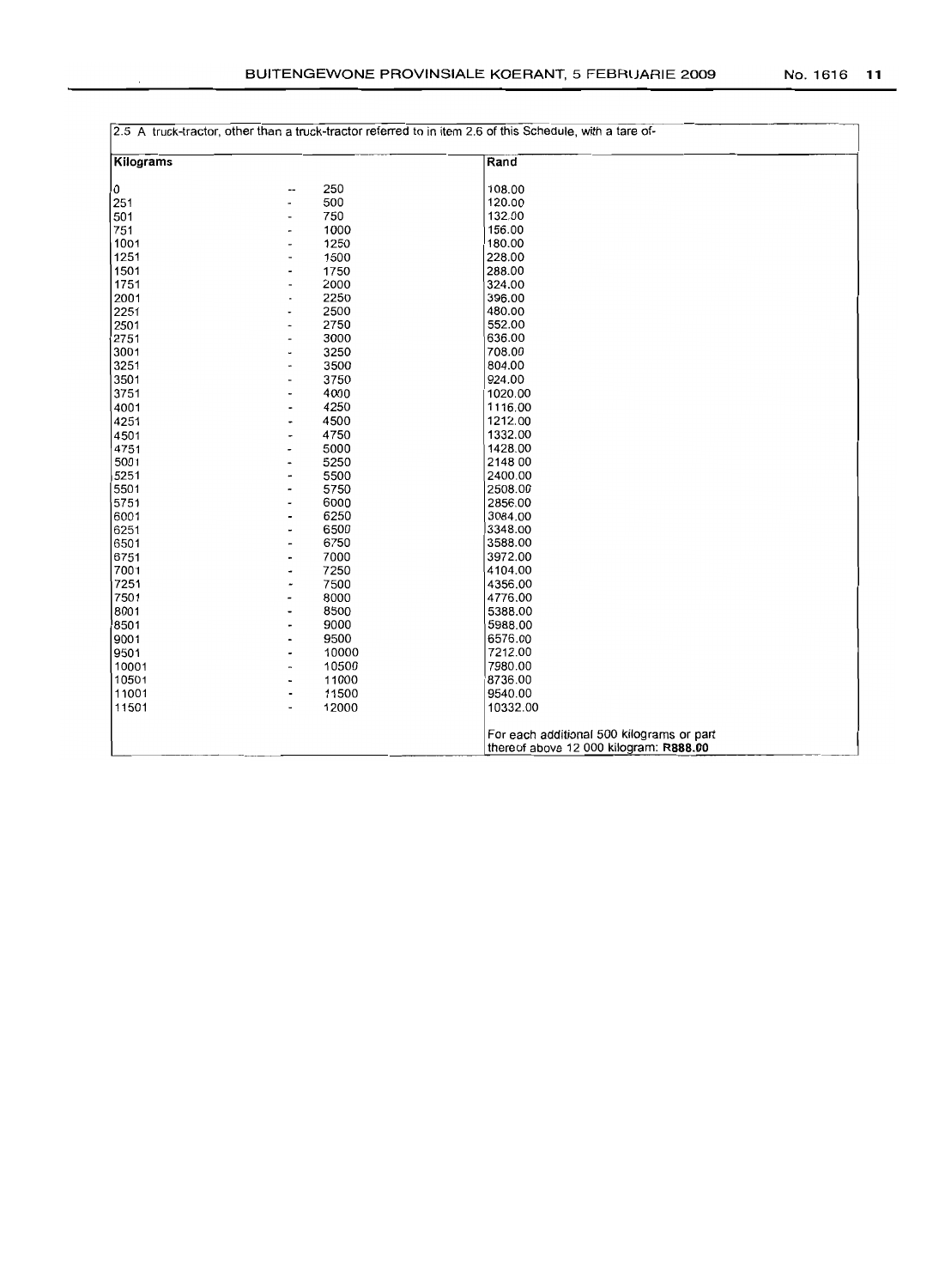| on a public road, with a tare of-                                                                                                                                      |                                                                                                                                                                                                                                                                                                                          | 2.6 A truck-tractor, used by the owner thereof solely for his own farming activities, other than for the conveyance of goods for reward                                                                              |
|------------------------------------------------------------------------------------------------------------------------------------------------------------------------|--------------------------------------------------------------------------------------------------------------------------------------------------------------------------------------------------------------------------------------------------------------------------------------------------------------------------|----------------------------------------------------------------------------------------------------------------------------------------------------------------------------------------------------------------------|
| Kilograms                                                                                                                                                              |                                                                                                                                                                                                                                                                                                                          | Rand                                                                                                                                                                                                                 |
| 0<br>251<br>501<br>751<br>1001<br>1251<br>1501<br>1751<br>2001<br>2251<br>2501<br>2751<br>3001<br>3251<br>3501<br>3751<br>4001<br>4251<br>4501<br>4751<br>5001<br>5251 | 250<br>--<br>500<br>750<br>1000<br>1250<br>L,<br>1500<br>1750<br>$\overline{a}$<br>2000<br>2250<br>$\overline{\phantom{0}}$<br>2500<br>٠<br>2750<br>3000<br>۰<br>3250<br>3500<br>$\overline{a}$<br>3750<br>-<br>4000<br>4250<br>4500<br>$\overline{a}$<br>4750<br>$\overline{\phantom{0}}$<br>5000<br>5250<br>ä,<br>5500 | 108.00<br>120.00<br>132.00<br>156.00<br>180.00<br>228.00<br>288.00<br>324.00<br>396.00<br>480.00<br>552.00<br>636.00<br>708.00<br>804.00<br>924.00<br>1020.00<br>1116:00<br>1212.00<br>1332.00<br>1428.00<br>2148.00 |
| 5501<br>5751<br>6001<br>6251<br>6501<br>6751<br>7001<br>7251<br>7501<br>8001<br>8501<br>9001<br>9501<br>10001<br>10501<br>11001<br>11501                               | 5750<br>$\overline{a}$<br>6000<br>6250<br>6500<br>$\blacksquare$<br>6750<br>×,<br>7000<br>7250<br>-<br>7500<br>÷,<br>8000<br>8500<br>9000<br>9500<br>$\blacksquare$<br>10000<br>$\blacksquare$<br>10500<br>٠<br>11000<br>$\overline{\phantom{a}}$<br>11500<br>12000                                                      | 2400.00<br>2508.00<br>2856.00<br>3084.00<br>3348.00<br>3588.00<br>3972.00<br>4104.00<br>4356.00<br>4776.00<br>5388.00<br>5988.00<br>6576.00<br>7212.00<br>7980.00<br>8736.00<br>9540.00<br>10332.00                  |
|                                                                                                                                                                        |                                                                                                                                                                                                                                                                                                                          | For each additional 500 kilograms or part<br>thereof above 12 000 kilogram: R888.00                                                                                                                                  |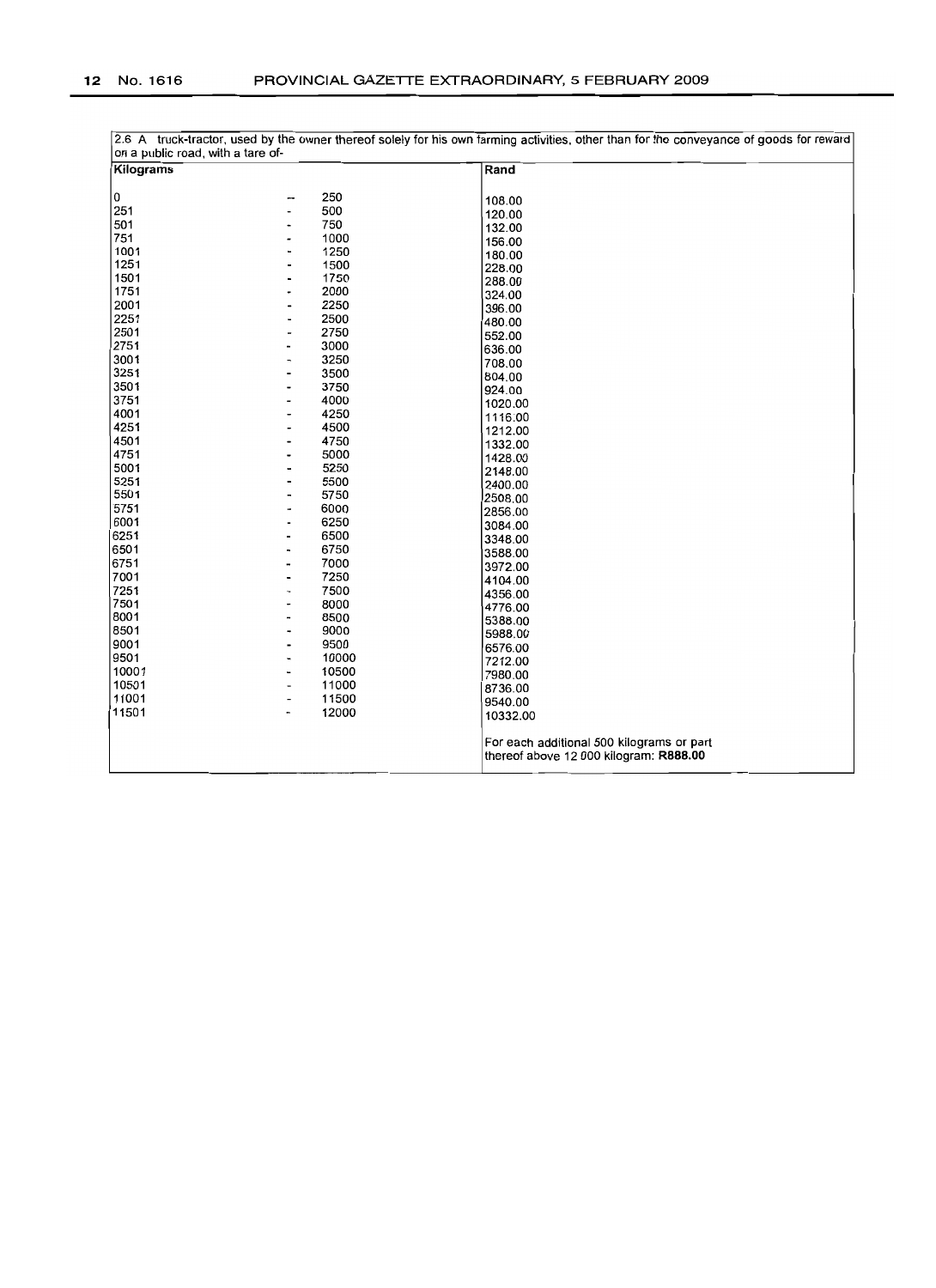$\overline{\phantom{a}}$ 

| 2.7 A trailer, other than a motor vehicle referred to in item 2.8, 2.10 or 3 of this Schedule with a tare of- |           |                                                                                                                         |  |
|---------------------------------------------------------------------------------------------------------------|-----------|-------------------------------------------------------------------------------------------------------------------------|--|
| Kilograms                                                                                                     |           | Rand                                                                                                                    |  |
| 0                                                                                                             | 250       |                                                                                                                         |  |
| 251                                                                                                           | 500       | 108.00                                                                                                                  |  |
| 501                                                                                                           | 750       | 120.00                                                                                                                  |  |
| 751                                                                                                           | 1000      | 132.00                                                                                                                  |  |
| 1001                                                                                                          | 1250      | 156.00                                                                                                                  |  |
| 1251                                                                                                          | 1500      | 180.00                                                                                                                  |  |
| 1501                                                                                                          | 1750      | 228.00                                                                                                                  |  |
| 1751                                                                                                          | 2000      | 288.00                                                                                                                  |  |
| 2001                                                                                                          | 2250      | 324.00                                                                                                                  |  |
|                                                                                                               |           | 396.00                                                                                                                  |  |
| 2251                                                                                                          | 2500      | 480.00                                                                                                                  |  |
| 2501                                                                                                          | 2750      | 552.00                                                                                                                  |  |
| 2751                                                                                                          | 3000      | 636.00                                                                                                                  |  |
| 3001                                                                                                          | 3250      | 708.00                                                                                                                  |  |
| 3251                                                                                                          | 3500      | 804.00                                                                                                                  |  |
| 3501                                                                                                          | 3750      | 924.00                                                                                                                  |  |
| 3751                                                                                                          | 4000      | 1020.00                                                                                                                 |  |
| 4001                                                                                                          | 4250      | 1116.00                                                                                                                 |  |
| 4251                                                                                                          | 4500      | 1212.00                                                                                                                 |  |
| 4501                                                                                                          | 4750      | 1332.00                                                                                                                 |  |
| 4751                                                                                                          | 5000      | 1428.00                                                                                                                 |  |
| 5001                                                                                                          | 5250      | 2148.00                                                                                                                 |  |
| 5251                                                                                                          | 5500      | 2400.00                                                                                                                 |  |
| 5501                                                                                                          | 5750      | 2508.00                                                                                                                 |  |
| 5751                                                                                                          | 6000      | 2856.00                                                                                                                 |  |
| 6001                                                                                                          | 6250      | 3084.00                                                                                                                 |  |
| 6251                                                                                                          | 6500      | 3348.00                                                                                                                 |  |
| 6501                                                                                                          | 6750      | 3588.00                                                                                                                 |  |
| 6751                                                                                                          | 7000      | 3972.00                                                                                                                 |  |
| 7001                                                                                                          | 7250      | 4104.00                                                                                                                 |  |
| 7251                                                                                                          | 7500<br>L | 4356.00                                                                                                                 |  |
| 7501                                                                                                          | 8000      | 4776.00                                                                                                                 |  |
| 8001                                                                                                          | 8500      | 5388.00                                                                                                                 |  |
| 8501                                                                                                          | 9000      | 5988.00                                                                                                                 |  |
| 9001                                                                                                          | 9500      | 6576.00                                                                                                                 |  |
| 9501                                                                                                          | 10000     | 7212.00                                                                                                                 |  |
| 10001                                                                                                         | 10500     | 7980.00                                                                                                                 |  |
| 10501                                                                                                         | 11000     | 8736.00                                                                                                                 |  |
| 11001                                                                                                         | 11500     | 9540.00                                                                                                                 |  |
| 11501                                                                                                         | 12000     | 10332.00                                                                                                                |  |
|                                                                                                               |           | For each additional 500 kilograms or part<br>thereof above 12 000 kilogram: R888.00                                     |  |
|                                                                                                               |           | 2.8 A caravan, other than a self propelled caravan or a motor vehicle referred to in item 3 of this Schedule<br>R120.00 |  |
|                                                                                                               |           | R42.00<br>2.9 A tractor, other than a tractor referred to in item 3 of this Schedule                                    |  |
|                                                                                                               |           |                                                                                                                         |  |